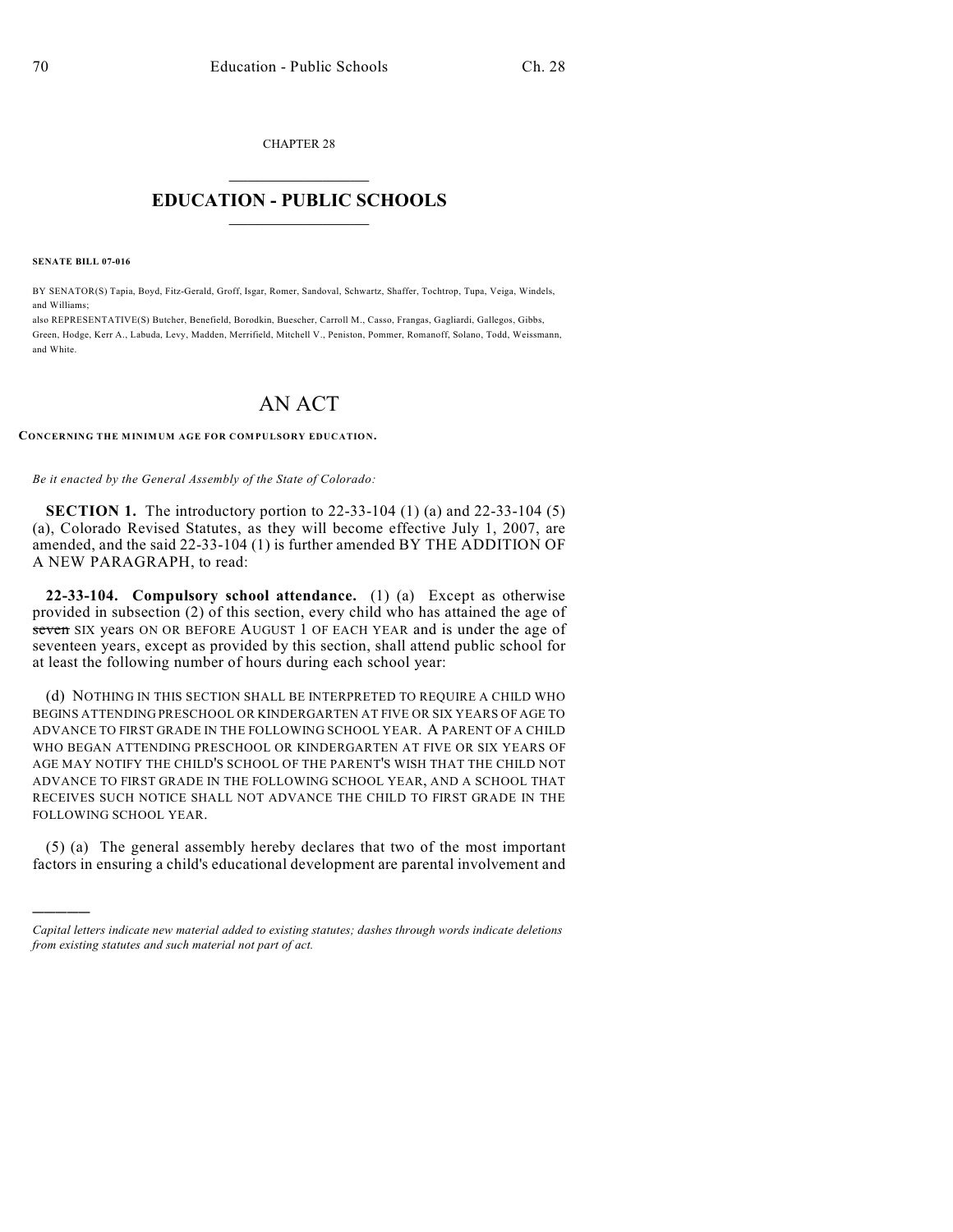parental responsibility. The general assembly further declares that it is the obligation of every parent to ensure that every child under such parent's care and supervision receives adequate education and training. Therefore, every parent of a child who has attained the age of seven SIX years ON OR BEFORE AUGUST 1 OF EACH YEAR and is under the age of seventeen years shall ensure that such child attends the public school in which such child is enrolled in compliance with this section.

**SECTION 2.** 22-33-104.5 (3) (e), Colorado Revised Statutes, as it will become effective July 1, 2007, is amended to read:

**22-33-104.5. Home-based education - legislative declaration - definitions guidelines.** (3) The following guidelines shall apply to a nonpublic home-based educational program:

(e) Any parent establishing a nonpublic home-based educational program shall provide written notification of the establishment of said program to a school district within the state fourteen days prior to the establishment of said program and each year thereafter if the program is maintained. The parent in charge and in control of a nonpublic home-based educational program shall certify, in writing, only a statement containing the name, age, place of residence, and number of hours of attendance of each child enrolled in said program. Notwithstanding the provisions of section 22-33-104 (1), a parent who intends to establish a nonpublic home-based educational program is not required to establish nor to:

(I) Provide written notification of  $s \nmid d$  THE program to a school district within the state until the parent's child is seven SIX years of age;

(II) nor is the parent required to ESTABLISH THE PROGRAM UNTIL THE PARENT'S CHILD IS SEVEN YEARS OF AGE; OR

(III) Continue the program or provide the notification after the child is sixteen years of age.

**SECTION 3.** 22-33-107 (3) (a), Colorado Revised Statutes, as it will become effective July 1, 2007, is amended to read:

**22-33-107. Enforcement of compulsory school attendance.** (3) (a) As used in this subsection (3), a child who is "habitually truant" means a child who has attained the age of seven SIX years ON OR BEFORE AUGUST 1 OF THE YEAR IN QUESTION and is under the age of seventeen years having four unexcused absences from public school in any one month or ten unexcused absences from public school during any school year. Absences due to suspension or expulsion of a child shall be considered excused absences for purposes of this subsection (3).

**SECTION 4. Effective date.** (1) This act shall take effect July 1, 2008.

(2) However, if a referendum petition is filed against this act or an item, section, or part of this act during the 90-day period after final adjournment of the general assembly that is allowed for submitting a referendum petition pursuant to article V, section 1 (3) of the state constitution, then the act, item, section, or part, shall not